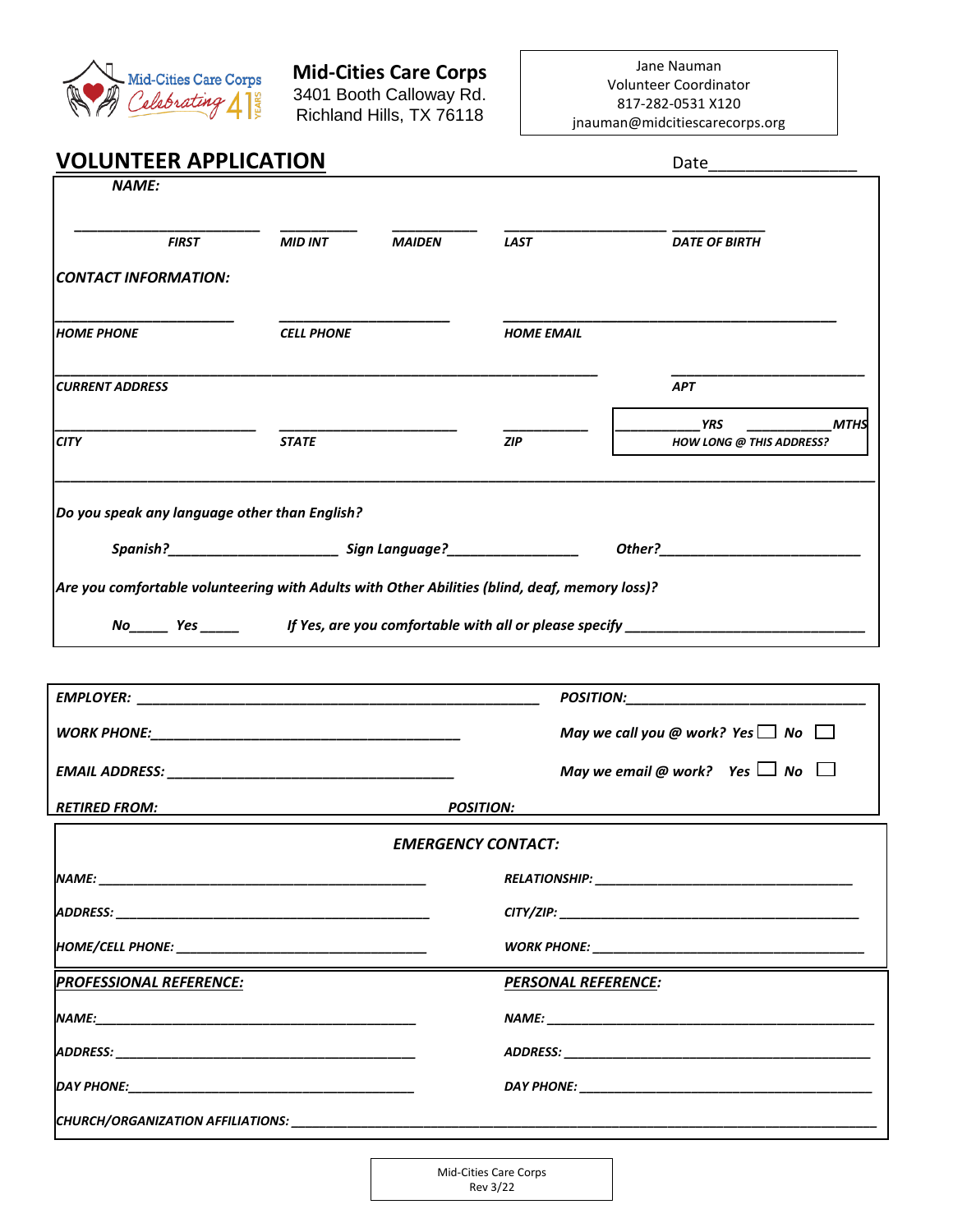## **Mid-Cities Care Corps Volunteer Profile** (continued) Page 2

## **VOLUNTEER OPPORTUNITIES** (Please mark activities of interest to you and days/times you are available) **TRANSPORTATION** Willing to drive to Fort Worth? Willing to drive to Arlington? Willing to drive on Saturdays? **Yes No Yes No Yes No HELPING HANDS MINOR REPAIRS RAMPS/GRAB BARS ADOPT-A-LAWN GROUP WORK DAYS PAINTING YARD CLEANUP SPECIAL SKILLS CARPENTRY ELECTRICAL HVAC TREE REMOVAL PLUMBING MASONRY SOCIAL OUTREACH VISITING FRIENDS MONTHLY SENIOR SOCIALS AUTO INSURANCE** *(Required for Volunteer Drivers):* \_\_\_\_\_\_\_\_\_\_\_\_\_\_\_\_\_\_\_\_\_\_\_\_\_\_\_\_\_\_ \_\_\_\_\_\_\_\_\_\_\_\_\_\_\_\_\_\_\_\_\_\_ \_\_\_\_\_\_\_\_\_\_\_\_\_\_\_ *COMPANY POLICY NUMBER EXPIRATION DATE* **\_\_\_\_\_\_\_\_\_\_\_\_\_\_\_\_\_\_\_\_\_\_\_\_\_\_\_\_\_\_ \_\_\_\_\_\_\_\_\_\_\_\_\_\_\_\_ \_\_\_\_\_\_\_\_\_\_\_\_\_\_\_\_ \_\_\_\_\_\_\_\_\_\_\_\_\_\_\_ \_\_\_\_\_\_\_\_\_\_\_\_\_\_\_\_** *AUTO LICENSE NUMBER STATE AUTO MAKE AUTO MODEL YEAR TYPE OF VEHICLE: CAR TRUCK SUV VAN 4-DOOR 2-DOOR # OF PASSENGERS\_\_\_\_\_\_\_\_\_* **Please be sure to attach a** *COPY* **of your** *DRIVER'S LICENSE* **and** *PROOF OF INSURANCE* **when returning this profile. OTHER OFFICE VOLUNTEER OTHER VOLUNTEER INTEREST/EXPERIENCE**

*How did you hear about Mid-Cities Care Corps? \_\_\_\_\_\_\_\_\_\_\_\_\_\_\_\_\_\_\_\_\_\_\_\_\_\_\_\_\_\_\_\_\_\_\_\_\_\_\_\_\_\_\_\_\_\_\_\_\_\_\_\_\_\_\_\_\_\_\_\_\_\_\_\_\_\_\_\_\_\_\_\_\_\_\_\_*

*I hereby certify that all answers given by me on this profile are true. I authorize Mid-Cities Care Corps to write or telephone my references, and I release Mid-Cities Care Corps from any liability based upon such release.*

| <b>Volunteer Signature</b>                                       | Date |
|------------------------------------------------------------------|------|
| Signature of Parent or Legal Guardian (if applicant is under 18) | Date |
| <b>Executive Director Signature</b>                              | Date |

*It is the policy of Mid-Cities Care Corps to check references and conduct background checks on volunteers who will have independent access to clients and/or the client' homes. MCCC utilizes the services of VeriFYI of the Volunteer Center of North Texas to conduct Texas background checks on applicants. The consent form supplied by the Volunteer Center of North Texas must be signed by the applicant, regardless of the applicant's county of residence before the process can be implemented. Please be certain that all forms have been filled out completely prior to returning them to the MCCC office.*

| For Office Use Only:<br><b>VeriFYI Date</b> | <b>Completed Application_</b> | <b>Orientation Date</b> |
|---------------------------------------------|-------------------------------|-------------------------|
| Database Entry Date                         | Database entry initials       |                         |
|                                             | Mid-Cities Care Corps         |                         |

Rev 03/22